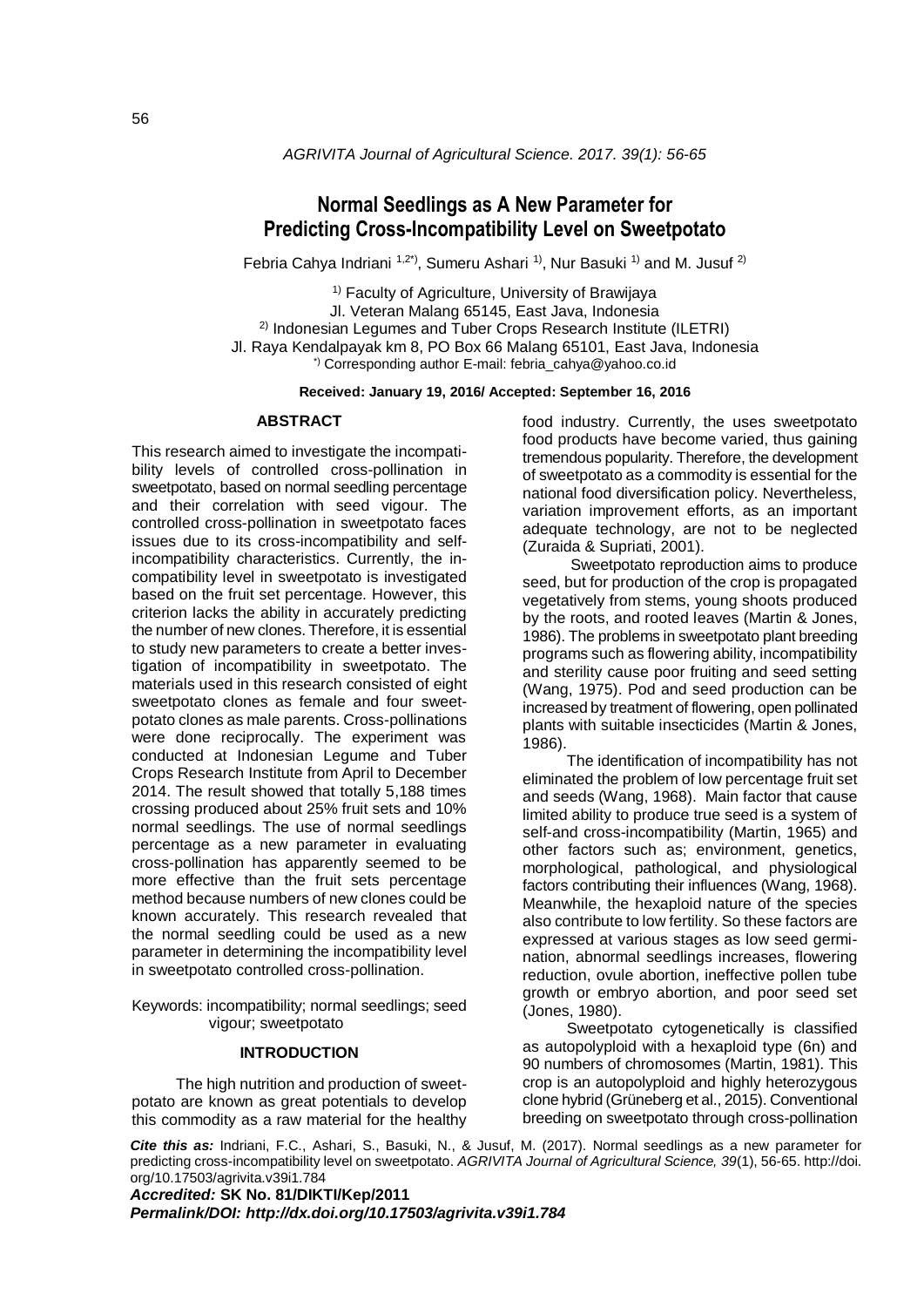is still effective in providing clones that create new genetic variety. However, this process entails self and cross-incompatibility issues (Gasura, Mashingaidze, & Mukasa, 2008). Beside the information on flower ability in controlling crosspollinations, incompatibility levels of the desired parents are also important. On the other hand, in open cross-pollination, the selected parents are grown closely to allow cross-pollination among these parents, and the seeds formed by this method are then used as a basic material of selection. So, it cannot be identified the incompatibility among the parents.

In cross incompatibility cases, the dominating gene role is the most determining factor. Meanwhile, the sweetpotato clones will be incompatible with other clones which have a similar genetic structure (Gurmu, Hussein, & Laing, 2013). The self-incompatibility in sweetpotato is sporophytic and controlled by multiple genes (Kowyama, Shimano, & Kawase, 1980). Wheeler, Franklin-Tong, & Franklin (2001) found that the selfincompatibility (SI) gene controls self-incompatibility in sweetpotato. This self-incompatibility system do not linked to other traits, it is identifiable from pollen germination failure after the pollination occurs. Thus, fertilization will not occur neither any seed is formed. Meanwhile in cross-incompatibility, the pollen will germinate on the stigma surface 10-20 minutes after pollination (Kowyama, Tsuchiya, & Kakeda, 2000).

In controlled cross-pollination, incompatibility causes the low percentage of fruit set and seed produced, not all the formed seeds are filled with an embryo. Moreover, in full incompatibility cases, the seeds even cannot germinate. Martin & Cabanillas (1966) reported that two types of barriers can be described, the first is pollen germination that occurs but fails fertilization and the second is weakness or death of the embryo that occurs after fertilization. Furthermore, the process of embryo or endosperm development causes in aborted scales, small and malformed seeds, empty seeds, not germinating seed and kill young seedling. Lestari (2010) finds that the low fruit formation rate and seed in sweetpotato are caused by incompatibility and sterility aspects. Meanwhile, the controlled cross-pollination shows some abnormal ovaries which might be an indication of some irregularity in ovule ontogeny which caused the ovules incapable of being fertilized and ultimately fruit set and seed formation (Wang, 1968).

Wang (1964) argues that the determination of incompatibility level of a cross combination can be classified as compatible if it produces fruit set more than 20 %; partially compatible to 10-20 %; very incompatible less than 10 %; and fully incompatible if no fruit set is produced. The process of fruit and seed formations in a controlled crosspollination is a complex mechanism because of the cross-incompatibility issue which appears in sweetpotato. Seed vigor produced depends on each combination cross compatibility. Filho (2015) stated that the quality of one seed lot was reflected on the seed vigor counted based on the on-site growth rate. The utilization of seed vigor as a physiological marker to identify the quality of one seed lot is apparently better than any antioxidant enzymes found in any common bean (*Phaseolus vulgaris* L.) (Moriya, Neto, Marks, & Custódio, 2015).

Generally, the determination of incompatibility in a controlled cross-pollination is general inadequate until its ability to produce fruit and seeds. This is due to the formed fruit does not contain any seed yet, and the formed seed does not always contain an embryo. On the other hand, the seed with an embryo is not always able to grow as normal seedlings. Therefore, it is crucial to identify new parameters which can be used as a basis to determine the level of incompatibility as well as to predict the number of new clones expected to be obtained. The normal germination percentage of the seeds with embryo is known after seven days. This is also useful to predict the numbers of new clones expected in a more accurate manner. The classification of incompatibility level based on normal seedlings is proposed as follows; compatible, if the normal seedlings account for more than 20 %, partially compatible 10-20 %, very incompatible less than 10 %, and fully incompatible if no normal seedlings is produced. This research aimed to evaluate the incompatibility level based on the percentage of normal seedlings and its correlation to vigor seeds as products of controlled cross-pollination in sweetpotato.

## **MATERIALS AND METHODS**

The research was conducted from April to December 2014 at Indonesian Legumes and Tuber Crops Research Institute. Materials used in this experiment were eight sweetpotato female parents namely Kidal (A), Papua Solossa (B), IR.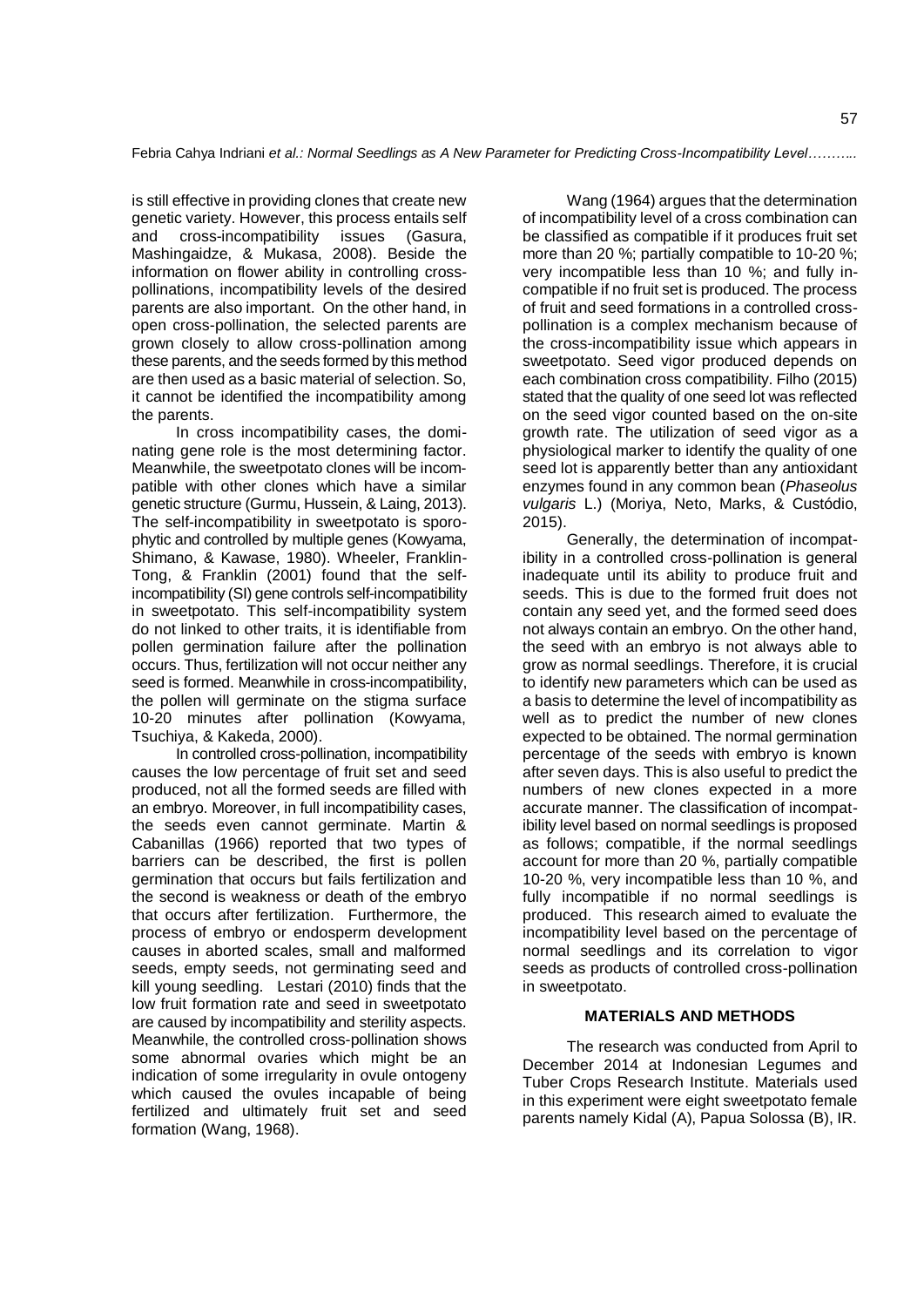Melati (C), Cilembu-1 (D), UJ-16 Slape (E), MSU 07022-12 (F), MSU 07023-86 (G), MSU 07015-54 (H). Meanwhile, male parents consist of four clones namely Beta-2 (I), MSU 07022-14 (J), MSU 07009-12 (K) and RIS 10068-02 (L). The number of pollination combination with their reciprocal were 64.

### **Pollination Method**

The parent clones were chosen from an identification process of germplasm in 2013 and planted in a 1 m x 5 m plot with an average spacing of 25 cm. The distance between the peaks was 1 m and 30 cm between ridges. Each block consisting of 20 plots and each plot contained 20 plants. Induction of flowering was done especially for clones with low flowering ability by spraying Gandasil B per 10 days for flowering period at a concentration 15g 10L-1 . Crossing was done on clones with the same flowering time. The crossing process took a long time (7 months), because clones with late flowering time were also crossed.

The cross-pollination employed the method introduced by Basuki (1986) without any emasculation. The clones were 100 % self-incompatible. The steps could be described as follows: Step 1, the flowers which ready to bloom at the next day were tied to prevent contamination from other pollen (done at around 1-4 p.m.), as seen in Figure 1 and a flower was ready for pollinating next day in Figure 2.

Step 2, the male parent, flowers were picked and placed in plastic boxes. Step 3, the female parent, flowers was labeled on their stems. Step 4, the male parent flowers were then untied to obtain the pollen using tweezers then were put on the stigma's female. Step 5, the pollinated flowers then were tied again to prevent contamination from other pollen. The crossing was done from 6.00-10.00 a.m. using the same method as the reciprocal crossing.

#### **Harvesting and Processing of the Seed**

The harvesting and seed processing was done as follow; the brownish and dried fruits were picked before cracking as seen in Figure 3. They were then put into an envelope and dried under the sun shine, after the fruit was dried, than fruit coat was removed to obtain the seed, and similarly, put into an envelope and dried for 1-3 days under the sun shine, Once the seeds were totally dried, they were stored in a labeled paper bag and kept into seed storage at 10  $^{\circ}$ C.



Figure 1. Flower was tied, one day before bloom



Figure 2. Flower was ready for pollinating



Figure 3. Mature fruit set

58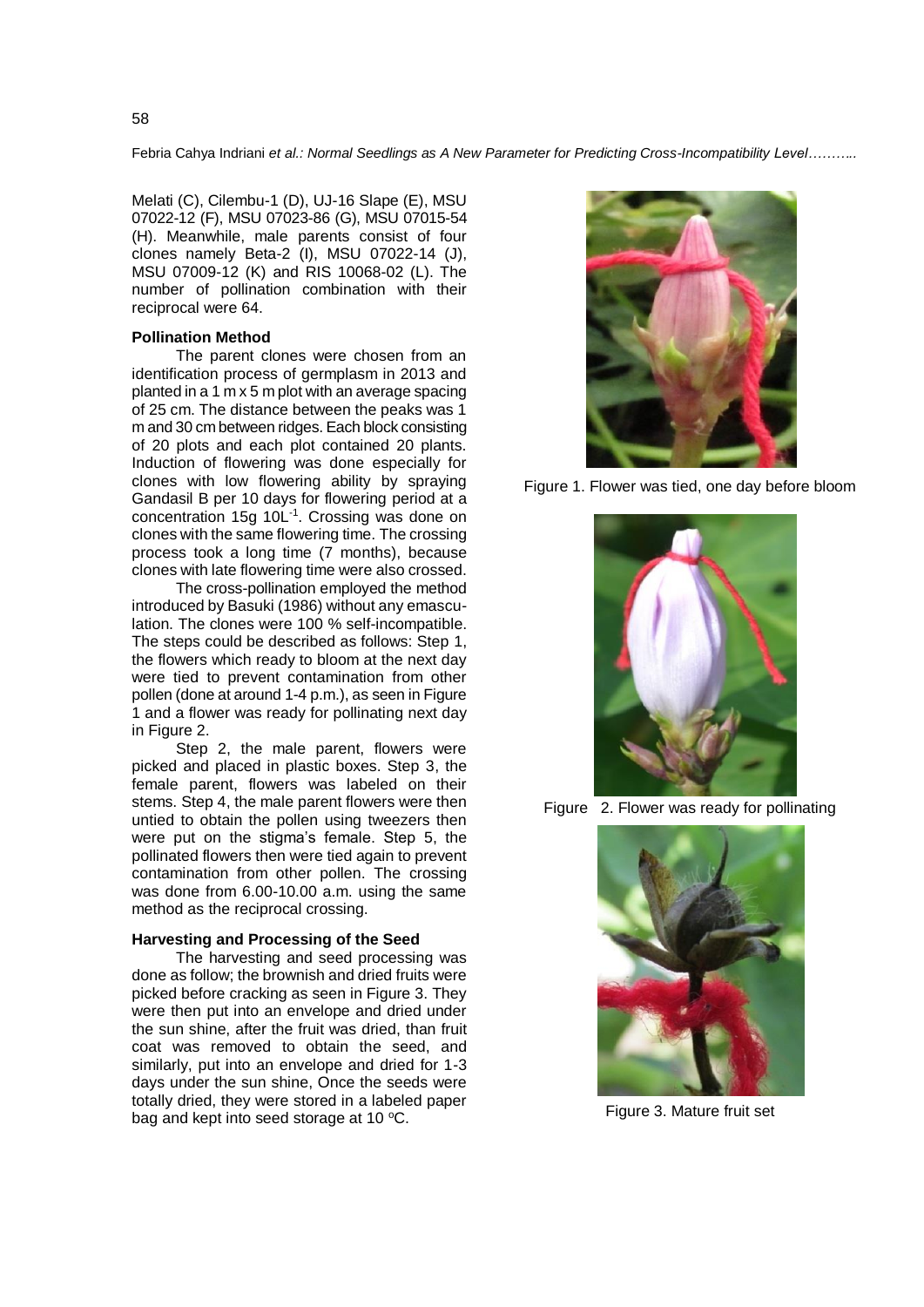

Figure 4. Performance of seedlings before transplanting to field in compatible combination 26 x 127 (D x L) and their reciprocal crossings 127 x 26 (L x D) based on normal seedlings (3 weeks after planting)

## **Dormancy Breaking and Seed Testing**

The thick nature of sweetpotato seed coat blocks the imbibition processes that leads the seeds to a dormant condition. Jayasuriya, Baskin, Geneve, & Baskin (2007) used a physical technique seed by cutting the hilum tip of *Ipomoea lacunose*. The dormancy breaking in sweetpotato was also done using a similar method. The black hilum tip (F1) was cut to identify whether it contained an embryo. Seeds with embryos were then planted in a single pot with a diameter of 3 cm. Seven days after planting, they were observed on number of normal seedlings and number of strong normal seedlings. After three weeks, the normal seedlings were then transplanted to the field, as seen in Figure 4.

#### **Observation**

Some parameters were investigated, *i.e.*; the number of flowers being crossed, the number of fruits, seeds, seeds with an embryo, and normal seedlings. Percentages of fruit sets using the following formulation:

% of fruitset = 
$$
\frac{\text{Nf}}{\Sigma \text{Npf}}
$$
 x 100 %

Where:

 $Nf$  = number of fruitsets

 $\sum$  Npf = total numbers of pollinated flowers

Seed vigour according to its seed germination was determined by calculating the number of strong normal seedlings (seedling growth normally without damage in any part) on seven days after planting, using the following formulation by Sadjad (1994):

% of simultaneously growth =  $\frac{Nsns}{Nst}$  × 100 %

Where:

Nsns = number of strong normal seedlings

 $Nst$  = number of seeds tested

Meanwhile, the incompatibility level based on the number of normal seedlings, was determined by calculating the number of normal seedlings seven days after planting, using the following formulation:

% of normal seedlings = 
$$
\frac{Nns}{\sum Nst}
$$
 x 100 %

Where:

Nns = number of normal seedlings

 $\sum$  Nst = total number of seeds tested

#### **RESULTS AND DISCUSSION**

## **The Comparison between Incompatibility Level Based on Percentages of Fruit Sets and Normal Seedlings**

Evaluation of incompatibility levels of the crossing based on percentages of fruit sets and normal seedlings (Table 1). The result showed that 3,120 cross-pollination produced 659 fruit sets, 767 seeds with 509 seeds contain an embryo, 250 growths to be normal seedlings. There were total of 5,188 crossing on 32 cross-combination with reciprocal produced 1,287 fruit sets, 1,700 seeds with 1,148 seeds contain embryo, 506 growth to be normal seedlings (Table 1 and Table 2). Almost all cross-combination produced both fruit and seeds, except for the combination of C x K and H x J. This was caused by pollen germination failure that leads to fertilization failure. Crosspollination in hexaploid types of plants was seen to be less likely to produce fruit set and seed, because of the incompatibility and sterility issues which were caused by unbalance in segregation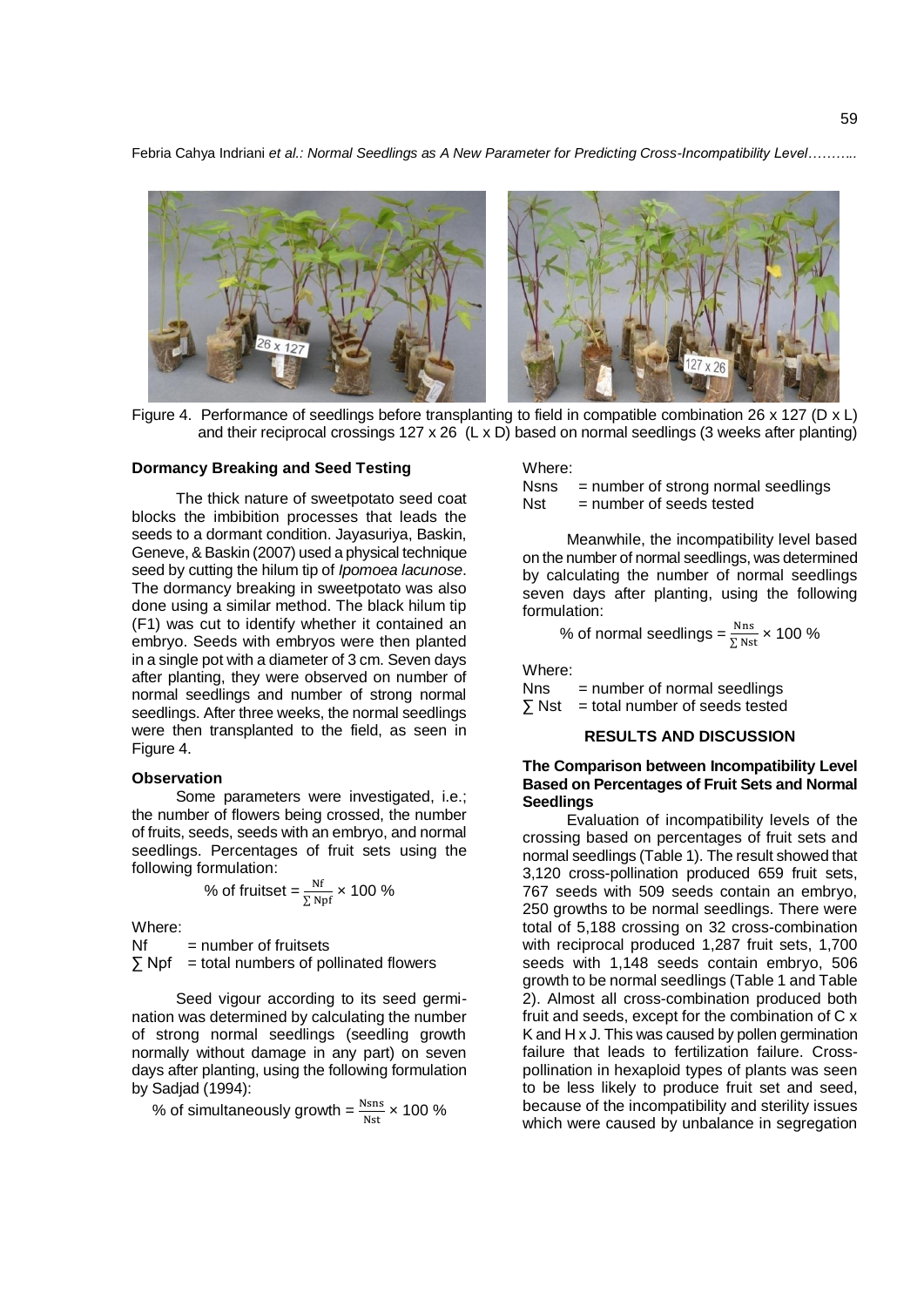and gene recombination during the meiotic process (Martin, 1981).

Cross combination was compatible when evaluated based on the fruit set, but based on the percentage of normal seedlings was categorized as partial compatible, very incompatible, or perhaps fully incompatible. In this case, the formed fruits may not produce an embryo, and the embryo may not result in normal seedlings. For instances, crossing between clones of  $D \times K$  and  $F \times I$  was compatible based on fruit set but fully incompatible based on percentages of normal seedling because it could not produce normal seedlings (Table 1).

Based on the percentage of normal seedlings, the observed sweetpotato clones had different characters based on its ability as female or male parents. Clone B (Papua Solossa) turned out to be more compatible as a female parent because it was compatible with the other four male parents. Meanwhile, the clone of I (Beta-2) is the most suitable as male parent, as this clone was compatible to six of eight female parent clones (Table 1). This resonates with the experiment by Susanto, Sulasmi, & Rahayuningsih (2013) which found that Papua Solossa clone is classified as sporophytic self- incompatible. The pistil receptivity of this clone shows 100 % which means the clone is more suitable as a female parent.

## **The Comparison of Incompatibility Level Based on Percentages of Fruit Sets and Normal Seedlings on Reciprocal Crossing**

Evaluation of incompatibility levels of the reciprocal crossing based on the percentages of fruit sets and normal seedlings is shown in Table 2. In reciprocal crossing, about 2,068 crosspollinations produced 30.4 % or as many as 628 fruit sets, 955 seeds and 639 seeds containing embryos (average seed/fruit ranged 0-2.3), furthermore 256 grown to be normal seedlings. Seed from controlled sweetpotato crossings has especially high value (1-3 seeds per fruit) are obtained from a successful pollination (Grüneberg et al., 2015).

Almost all crossings produced seed, but not all seed contained embryo. For example, a combination of J x B, which produced 25 seeds, mainly without an embryo. This shows that the incompatibility occurs during the fertilization process. It means that neither an embryo nor endosperm is formed. Also, pollen sterility and incompatibility within the pollen-stigma interaction also contribute to the low success rate of fruit set production in sweetpotato (Lestari, 2010). Failures of reproductive processes are due to the male and female gametes abnormality, failure germination on some pollen and failure on stimulation germination by stigma. Furthermore, pollen tubes do not pass from stigma to style and entire style, so pollen tubes do not result in fertilization, ovules develop as scales, seeds do not develop normal endosperms and finally seeds do not germinate, seedlings are weak and die, seedlings do not grow into mature plants (Martin, 1981).

Incompatibilities which occur before pollination, being pollination and post-pollination indicate a very complex mechanism both saprophytically and gametophytically causing failure on normal seedling production. For example crossing between clones of J x D produced 25 % fruit sets (compatible based on % fruit set), the fruit sets contained 16 seeds but without embryo, so percentages of normal seedlings were 0 (fully incompatible based on % normal seedling). According to this data, the incompatibility level estimation based on the normal seedling percentage is likely to be a more valid indicator. Beside, this method could identify the offspring which produce new clones.

According to the normal seedlings growth on reciprocal cross-pollination, clone K was observed as the most suitable female parent (on reciprocal crosses), because this clone was compatible with the six male parents as seen in Table 2. Clone K as male parent, was only compatible with three female parents (Table 1). This indicates that stigma of clone K contains exudates that compatible with pollen growth and development. Thus, this clone is more suitable as a female parent.

60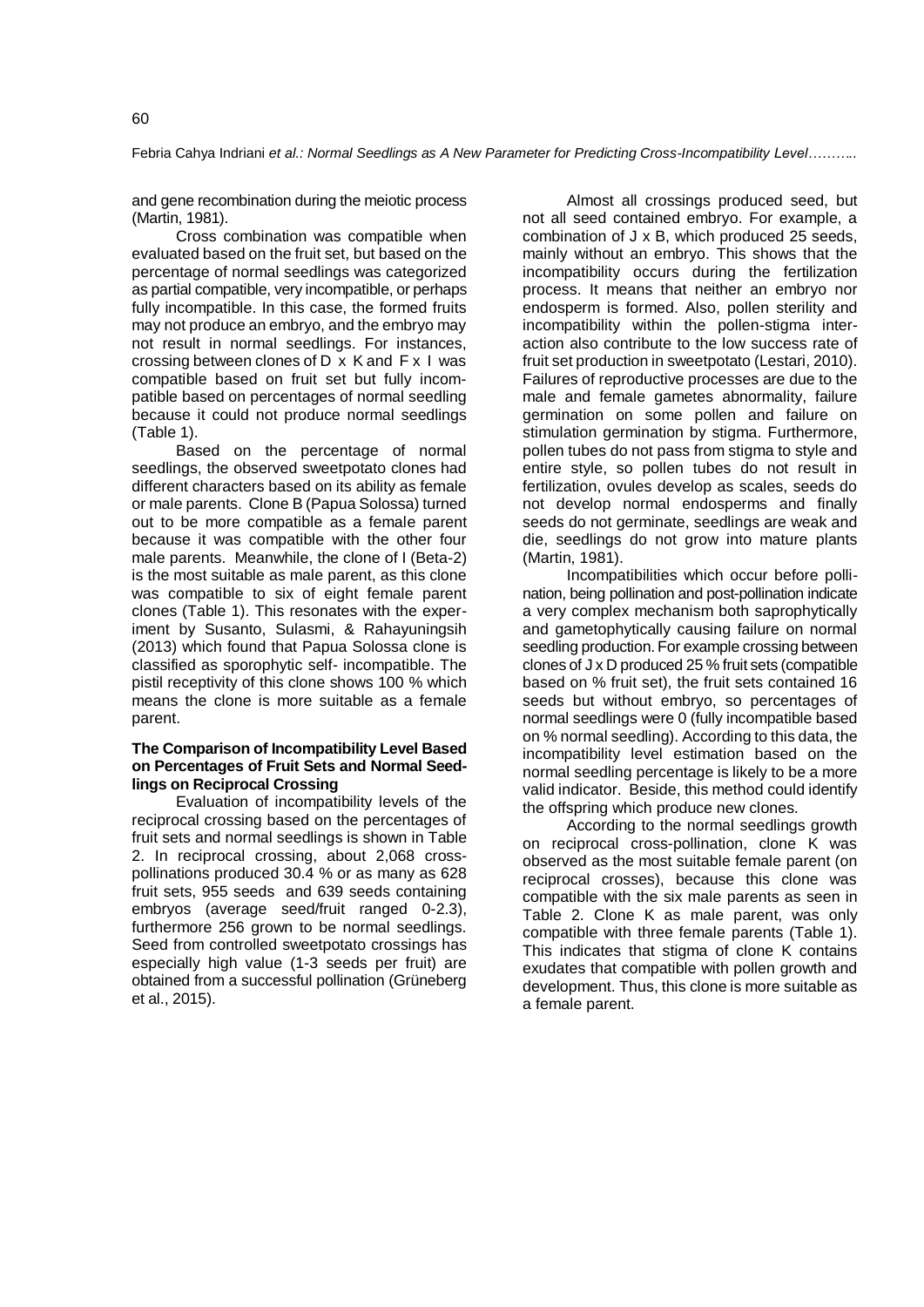| <b>Female</b><br>Α<br>Κ<br>B<br>Κ<br>κ | Male | crossing<br>43<br>96<br>76<br>35<br>51<br>63<br>93 | <b>Fruit set</b><br>9<br>11<br>17<br>12<br>19<br>45 | <b>Fruit set</b><br>20.9<br>11.5<br>22.4<br>34.3 | <b>Seed</b><br>12<br>12<br>17 | seed/fruit<br>1.3<br>1.1 | seed<br>filled<br>11 | seedlings<br>8  | seedlings<br>72.7 | $%$ fruit<br>sets | % normal<br>seedlings |
|----------------------------------------|------|----------------------------------------------------|-----------------------------------------------------|--------------------------------------------------|-------------------------------|--------------------------|----------------------|-----------------|-------------------|-------------------|-----------------------|
|                                        |      |                                                    |                                                     |                                                  |                               |                          |                      |                 |                   |                   |                       |
|                                        |      |                                                    |                                                     |                                                  |                               |                          |                      |                 |                   | C                 | С                     |
|                                        |      |                                                    |                                                     |                                                  |                               |                          | 0                    | $\Omega$        | 0.0               | ${\sf Pl}$        | F <sub>1</sub>        |
|                                        |      |                                                    |                                                     |                                                  |                               | 1.0                      | 8                    |                 | 12.5              | С                 | <b>PC</b>             |
|                                        |      |                                                    |                                                     |                                                  | 17                            | 1.4                      | 10                   |                 | 10.0              | С                 | PC                    |
|                                        |      |                                                    |                                                     | 37.3                                             | 33                            | 1.7                      | $\overline{21}$      | 18              | 85.7              | C                 | C                     |
|                                        |      |                                                    |                                                     | 71.4                                             | 93                            | 1.1                      | 48                   | 28              | 58.3              | С                 | С                     |
|                                        |      |                                                    | 33                                                  | 35.5                                             | 50                            | 1.5                      | 27                   | 14              | 51.9              | C                 | C                     |
| $\overline{C}$                         |      | 91                                                 | 17                                                  | 18.7                                             | 21                            | 1.2                      | 9                    | 5               | 55.6              | PC                | C                     |
|                                        |      | 68                                                 | 20                                                  | 294                                              | 23                            | 1.1                      | $\overline{13}$      | $\overline{5}$  | 38.5              | C                 | C                     |
|                                        |      | 91                                                 | 41                                                  | 45.1                                             | 54                            | 1.3                      | 20                   | 15              | 75.0              | С                 | C                     |
|                                        |      | 68                                                 | 0                                                   | 0.0                                              | $\Omega$                      | 0                        | 0                    | $\Omega$        | 0.0               | F <sub>1</sub>    | F <sub>1</sub>        |
|                                        |      | 79                                                 | 3                                                   | 3.8                                              | 3                             | 1.0                      | 0                    | 0               | 0.0               | VI                | F <sub>1</sub>        |
| D                                      |      | 117                                                | $\overline{23}$                                     | 19.7                                             | $\overline{32}$               | 1.3                      | 25                   | $\overline{17}$ | 68.0              | PC                | C                     |
|                                        |      | 57                                                 | 33                                                  | 57.9                                             | 44                            | 1.3                      | 28                   | 19              | 67.9              | С                 | С                     |
| κ                                      |      | 58                                                 | 13                                                  | 22.4                                             | 13                            | 1.0                      | 0                    | 0               | 0.0               | C                 | F <sub>1</sub>        |
|                                        |      | 92                                                 | 30                                                  | 32.6                                             | 40                            | 1.3                      | 35                   | 22              | 62.9              | C                 | C                     |
| E                                      |      | $\overline{123}$                                   | 17                                                  | 13.8                                             | $\overline{11}$               | 0,6                      | $\overline{7}$       | 4               | 57.1              | PC                | $\overline{\text{c}}$ |
|                                        |      | 120                                                | 8                                                   | 6.7                                              | 8                             | 1.0                      | 0                    | 0               | 0.0               | VI                | F1                    |
| Κ                                      |      | 126                                                | 5                                                   | 4.0                                              | 5                             | 1.0                      | 0                    | 0               | 0.0               | VI                | F <sub>1</sub>        |
|                                        |      | 174                                                | 22                                                  | 12.6                                             | 23                            | 1.0                      | 17                   | 4               | 23.5              | PC                | C                     |
| F                                      |      | $\overline{48}$                                    | 13                                                  | 27.1                                             | 19                            | 1.4                      | 13                   | $\Omega$        | 0.0               | C                 | $\overline{F}$        |
|                                        |      | 54                                                 | 16                                                  | 29.6                                             | 22                            | 1.3                      | 13                   | 2               | 15.4              | С                 | PC                    |
| κ                                      |      | 36                                                 | 3                                                   | 8.3                                              | 3                             | 1.0                      | 0                    | 0               | 0.0               |                   | F <sub>1</sub>        |
|                                        |      | 52                                                 | 4                                                   | 7.7                                              | 6                             | 1.5                      | 0                    | 0               | 0.0               |                   | F <sub>1</sub>        |
| $\overline{G}$                         |      | 118                                                | $\overline{22}$                                     | 18.6                                             | $\mathbf 0$                   | $\mathbf 0$              | $\overline{0}$       | $\mathbf 0$     | 0.0               | $\overline{PC}$   | $\overline{F}$        |
|                                        |      | 146                                                | 28                                                  | 19.2                                             | 40                            | 1.4                      | 28                   | $\overline{7}$  | 25.0              | PC                | С                     |
| κ                                      |      | 140                                                | 22                                                  | 15.7                                             | 27                            | 1.2                      | 25                   | 5               | 20.0              | <b>PC</b>         | C                     |
|                                        |      | 97                                                 | 12                                                  | 12.4                                             | 14                            | 1.1                      | 12                   |                 | 8.3               | PC                | VI                    |
| $\overline{H}$                         |      | 145                                                | $\overline{53}$                                     | 36.6                                             | 15                            | 0.3                      | 55                   | $\overline{32}$ | 58.2              | C                 | $\overline{\text{c}}$ |
|                                        |      | 169                                                | 0                                                   | 0.0                                              | 0                             | 0                        | 0                    | 0               | 0.0               | F <sub>1</sub>    | F <sub>1</sub>        |
| Κ                                      |      | 175                                                | 52                                                  | 29.7                                             | 69                            | 1.3                      | 43                   | 24              | 55.8              | С                 | С                     |
|                                        |      | 219                                                | 56                                                  | 25.6                                             | 41                            | 0.7                      | 41                   | 18              | 43.9              | С                 | C                     |
|                                        |      | 3120                                               | 659                                                 |                                                  | 767                           |                          | 509                  | 250             |                   |                   |                       |

|  |  |  | Table 1. The comparison level of incompatibility based on percentage of fruit sets and normal seedlings |
|--|--|--|---------------------------------------------------------------------------------------------------------|
|  |  |  |                                                                                                         |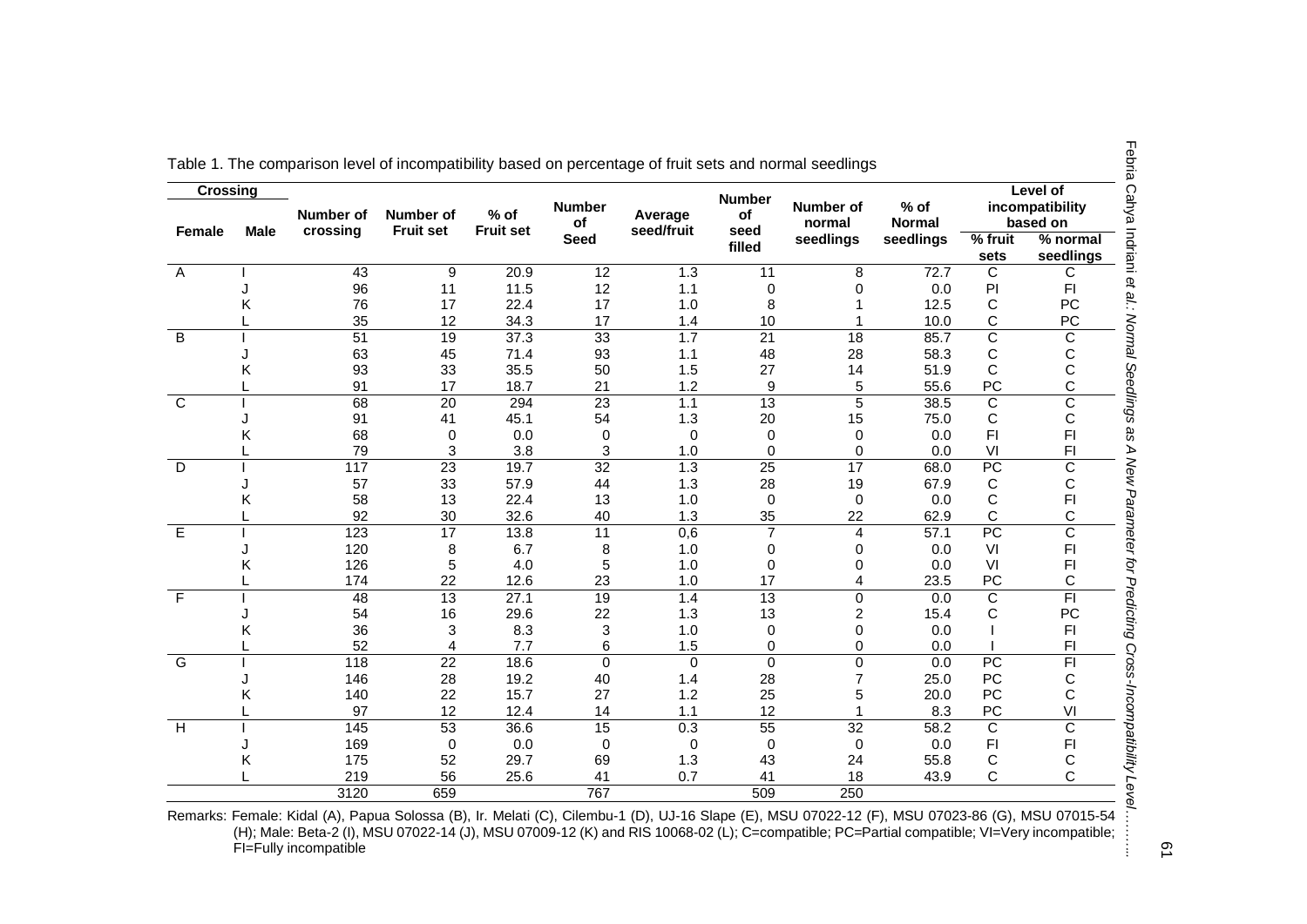| <b>Crossing</b>         |                | <b>Number</b>   | <b>Number</b>   | % of         |                          | Average           | <b>Number</b>     | <b>Number</b>            | $%$ of              | Level of incompatibility based on |                       |
|-------------------------|----------------|-----------------|-----------------|--------------|--------------------------|-------------------|-------------------|--------------------------|---------------------|-----------------------------------|-----------------------|
| Female                  | <b>Male</b>    | of<br>crossing  | of fruit<br>set | fruit<br>set | <b>Number</b><br>of seed | seed<br>per fruit | of seed<br>filled | of<br>normal<br>seedling | normal<br>seedlings | % fruit set                       | % normal<br>seedlings |
|                         | Α              | 65              | 22              | 33.8         | 26                       | 1.2               | 16                | $\overline{c}$           | 12.5                | C                                 | $\overline{PC}$       |
|                         | B              | 31              | 13              | 41.9         | 21                       | 1.6               | 8                 | 2                        | 25.0                | С                                 | С                     |
|                         | C              | 44              | 0               | 0.0          | 0                        | 0.0               | 0                 | 0                        | 0.0                 | F <sub>1</sub>                    | FI                    |
|                         | D              | 31              | 6               | 19.4         | 10                       | 1.7               | 0                 | 0                        | 0.0                 | PC                                | FI                    |
|                         | E              | 109             | 2               | 1.8          | $\overline{c}$           | 1.0               | 16                | 0                        | 0.0                 | VI                                | FI                    |
|                         | F              | 76              | 27              | 35.5         | 42                       | 1.6               | 27                | 14                       | 51.9                | С                                 | С                     |
|                         | G              | 75              | 3               | 4.0          | 0                        | 0.0               | 0                 | $\mathbf 0$              | 0.0                 | VI                                | FI                    |
|                         | Н              | 37              | 17              | 45.9         | 39                       | 2.3               | 17                | 13                       | 76.5                | С                                 | C                     |
| J                       | A              | 75              | 26              | 34.7         | $\overline{34}$          | 1.3               | $\overline{25}$   | $\overline{7}$           | 28.0                | $\overline{\text{c}}$             | $\overline{\text{c}}$ |
|                         | B              | 94              | 16              | 17.0         | 25                       | 1.6               | 0                 | 0                        | 0.0                 | PC                                | FI                    |
|                         | C              | 70              | 18              | 25.7         | 12                       | 0.7               | 8                 | 6                        | 75.0                | С                                 | C                     |
|                         | D              | 56              | 14              | 25.0         | 16                       | 1.1               | 0                 | 0                        | 0.0                 | C                                 | FI                    |
|                         |                | 81              | 29              | 35.8         | 47                       | 1.6               | 32                | 14                       | 43.8                | С                                 | С                     |
|                         | F              | 89              | 31              | 34.8         | 44                       | 1.4               | 37                | 15                       | 40.5                | C                                 | C                     |
|                         | G              | 67              | 21              | 31.3         | 29                       | 1.4               | 19                | 3                        | 15.8                | С                                 | PC                    |
|                         | H              | 57              | 34              | 59.6         | 56                       | 1.6               | 39                | 13                       | 33.3                | Ċ                                 | C                     |
| $\overline{\mathsf{K}}$ | A              | 93              | $\overline{39}$ | 41.9         | $\overline{51}$          | 1.3               | $\overline{30}$   | $\boldsymbol{9}$         | 30.0                | $\overline{\rm c}$                | $\overline{\text{c}}$ |
|                         | B              | 54              | 24              | 44.4         | 33                       | 1.4               | 15                | 8                        | 53.3                | С                                 | С                     |
|                         | C              | 49              |                 | 2.0          | 2                        | 2.0               | 0                 | 0                        | 0.0                 | VI                                | FI                    |
|                         | D              | 64              | 27              | 42.2         | 45                       | 1.7               | 21                | 7                        | 33.3                | С                                 | С                     |
|                         | E              | 50              | 24              | 48.0         | 26                       | 1.1               | 19                | 8                        | 42.1                | С                                 | C                     |
|                         | F              | 77              | 3               | 3.9          | 5                        | 1.7               | 0                 | 0                        | 0.0                 | VI                                | FI                    |
|                         | G              | 77              | 34              | 44.2         | 38                       | 1.1               | 38                | 9                        | 23.7                | С                                 | С                     |
|                         | $\overline{H}$ | 80              | 33              | 41.3         | 44                       | 1.3               | 44                | 15                       | 34.1                | С                                 | C                     |
|                         | A              | $\overline{57}$ | 20              | 35.1         | $\overline{32}$          | 1.6               | $\overline{28}$   | 5                        | 17.9                | $\overline{\text{c}}$             | PC                    |
|                         | B              | 48              | 31              | 64.6         | 47                       | 1.5               | 19                | $\overline{7}$           | 36.8                | C                                 | С                     |
|                         | C              | 39              |                 | 2.6          |                          | 1.0               | 0                 | 0                        | 0.0                 | VI                                | FI                    |
|                         | D              | 67              | 23              | 34.3         | 44                       | 1.9               | 38                | 27                       | 71.1                | С                                 | С                     |
|                         | E              | 96              | 57              | 59.4         | 109                      | 1.9               | 94                | 51                       | 54.3                |                                   | C                     |
|                         | F              | 73              | 2               | 2.7          | 0                        | 0.0               | 0                 | 0                        | 0.0                 | VI                                | FI                    |
|                         | G              | 61              | 19              | 31.1         | 35                       | 1.8               | 31                | 15                       | 48.4                | C                                 | С                     |
|                         | H              | 26              | 11              | 42.3         | 18                       | 1.6               | 18                | 6                        | 33.3                | С                                 | C                     |
| Total                   |                | 2068            | 628             |              | 933                      |                   | 639               | 256                      |                     |                                   |                       |

| Table 2. The comparison level of incompatibility level based on a percentage of fruit sets normal seedlings on a reciprocal crossing |  |  |
|--------------------------------------------------------------------------------------------------------------------------------------|--|--|
|                                                                                                                                      |  |  |

*et al.: Normal Seedlings as A New Parameter for Predicting Cross-Incompatibility Level………..*Remarks: Female: Kidal (A), Papua Solossa (B), Ir. Melati (C), Cilembu-1 (D), UJ-16 Slape (E), MSU 07022-12 (F), MSU 07023-86 (G), MSU 07015-54 (H); Male: Beta-2 (I), MSU 07022-14 (J), MSU 07009-12 (K) and RIS 10068-02 (L); C=compatible; PC=Partial compatible; VI=Very incompatible; FI=Fully incompatible ÷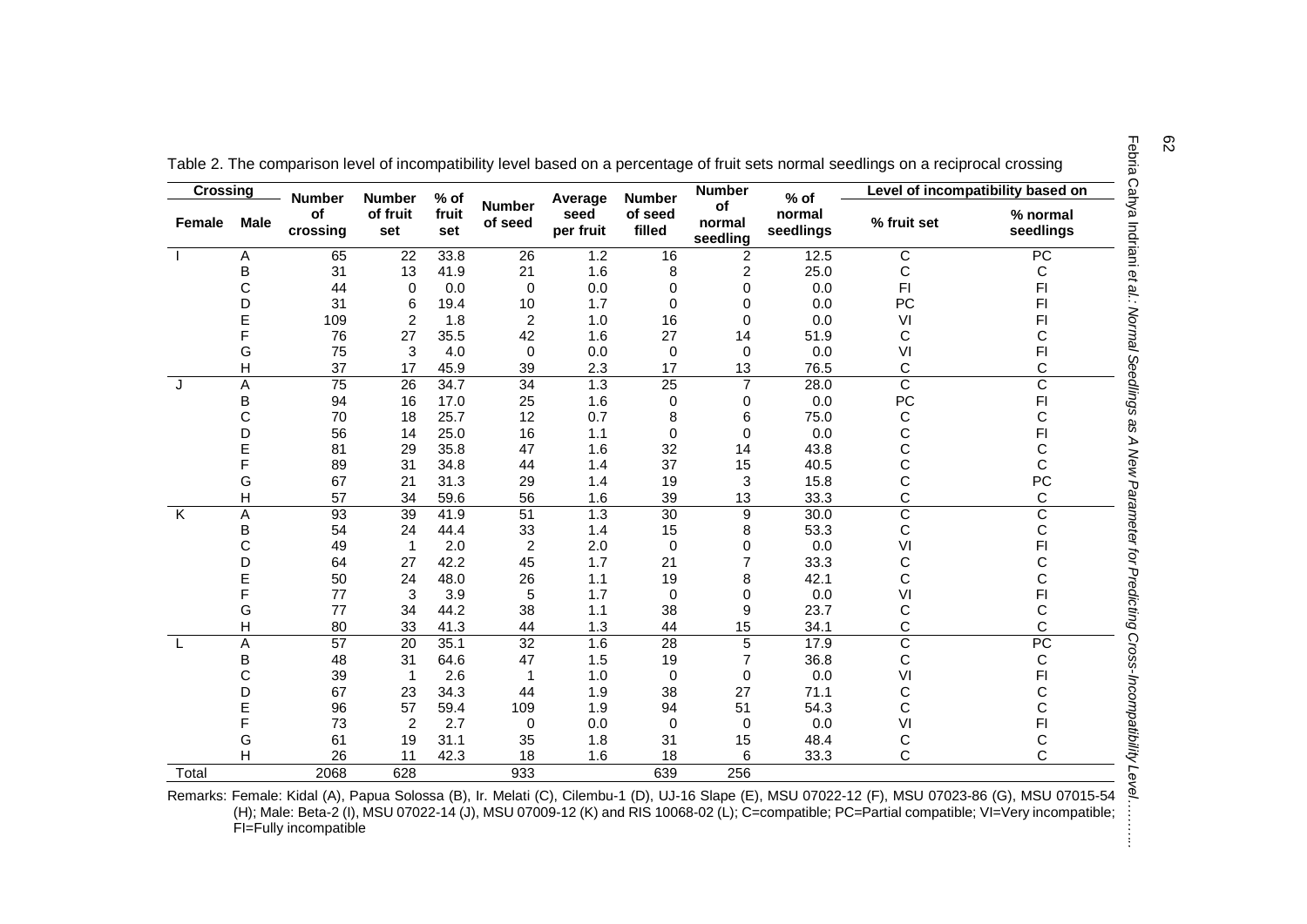| <b>Crossing</b> |             | <b>Level of</b>      | %        | <b>Reciprocal crossing</b> |             | Level of             | %               |
|-----------------|-------------|----------------------|----------|----------------------------|-------------|----------------------|-----------------|
| Female          | <b>Male</b> | <b>Compatibility</b> | Vigour   | Female                     | <b>Male</b> | <b>Compatibility</b> | Vigour          |
| A               |             | Compatible           | 54.5     |                            | A           | Partial compatible   | 6.3             |
|                 | J           | Fully incompatible   | 0        |                            |             | Compatible           | 20              |
|                 | Κ           | Partial compatible   | 12.5     | Κ                          |             | Compatible           | 23.3            |
|                 |             | Partial compatible   | 0        |                            |             | Partial compatible   | 17.9            |
| B               |             | Compatible           | 71.4     |                            | B           | Compatible           | $\overline{25}$ |
|                 | J           | Compatible           | 50       |                            |             | Fully incompatible   | $\mathbf 0$     |
|                 | Κ           | Compatible           | 44.4     | Κ                          |             | Compatible           | 46.7            |
|                 |             | Compatible           | 44.4     |                            |             | Compatible           | 36.8            |
| C               |             | Compatible           | 38.5     |                            | $\mathsf C$ | Fully incompatible   | $\Omega$        |
|                 | J           | Compatible           | 60       |                            |             | Compatible           | 75              |
|                 | Κ           | Fully incompatible   | 0        | Κ                          |             | Fully incompatible   | 0               |
|                 |             | Fully incompatible   | $\Omega$ |                            |             | Fully incompatible   | $\mathbf 0$     |
| D               |             | Compatible           | 68       |                            | D           | Fully incompatible   | $\Omega$        |
|                 | J           | Compatible           | 67.9     |                            |             | Fully incompatible   | $\Omega$        |
|                 | Κ           | Fully incompatible   | 0        | Κ                          |             | Compatible           | 28.6            |
|                 |             | Compatible           | 57.1     |                            |             | Compatible           | 68.8            |
| Ē               |             | Compatible           | 57.1     |                            | Ē           | Fully incompatible   | $\Omega$        |
|                 | J           | Fully incompatible   | 0        |                            |             | Compatible           | 40.6            |
|                 | Κ           | Fully incompatible   | 0        | Κ                          |             | Compatible           | 42.1            |
|                 |             | Partial incompatible | 17.6     |                            |             | Compatible           | 51.1            |
| F               |             | Fully incompatible   | $\Omega$ |                            | $\mathsf F$ | Compatible           | 51.9            |
|                 | J           | Partial compatible   | 15.4     |                            |             | Compatible           | 40.5            |
|                 | Κ           | Fully incompatible   | 0        | Κ                          |             | Fully incompatible   | 0               |
|                 |             | Fully incompatible   | 0        |                            |             | Fully incompatible   | 0               |
| G               |             | Fully incompatible   | 0        |                            | G           | Fully incompatible   | $\mathbf 0$     |
|                 | J           | Partial incompatible | 17.9     |                            |             | Partial compatible   | 15.8            |
|                 | Κ           | Partial incompatible | 16       | Κ                          |             | Partial compatible   | 15.8            |
|                 |             | Very incompatible    | 8.3      |                            |             | Compatible           | 48.4            |
| H               |             | Compatible           | 25.5     |                            | H           | Compatible           | 76.5            |
|                 | J           | Fully incompatible   | 0        |                            |             | Compatible           | 33.3            |
|                 | Κ           | Compatible           | 46.5     | Κ                          |             | Compatible           | 29.5            |
|                 |             | Compatible           | 39       |                            |             | Compatible           | 33.3            |

Table 3. Correlation between of incompatibility level and percentages of seed vigour

Remarks: Female: Kidal (A), Papua Solossa (B), Ir. Melati (C), Cilembu-1 (D), UJ-16 Slape (E), MSU 07022-12 (F), MSU 07023-86 (G), MSU 07015-54 (H); Male: Beta-2 (I), MSU 07022-14 (J), MSU 07009-12 (K) and RIS 10068-02 (L)

## **The Correlation between incompatibility level and seed vigour**

The incompatibility level of sweetpotato from a controlled cross-pollination determines the seedling growth vigour. In a compatible crosspollination, a normal seedling generally has growth vigour of more than 20 %. This compatible seedling also had a better growth vigour than those of incompatible cross-pollination combinations. This research revealed eight cross-pollination combinations and their reciprocal crosses which were compatible and had quite high growth vigour, for example cross combination of L x D (Figure 4). Those clones are highly recommended as crosspollination parents because, they were able to produce seeds and normal seedlings. However, the superior characters of parents are also important to be included other than normal seedlings production only. Five cross-pollinations and their reciprocal crosses were fully incompatible. This shows their unsuitability for cross-pollination combination since they were not able to produce normal seedlings, as seen in Table 3.

Genetically, the compatibility of crosscombination shows compatibility between the pollen-stigma interaction. This compatibility is indicated by germination of pollen on the stigma surface, the development of pollen tube, and finally the fertilization process in the *ovary*. On the other hand, the incompatible cross-pollination combination indicates that there were some failures in some seed development stages beside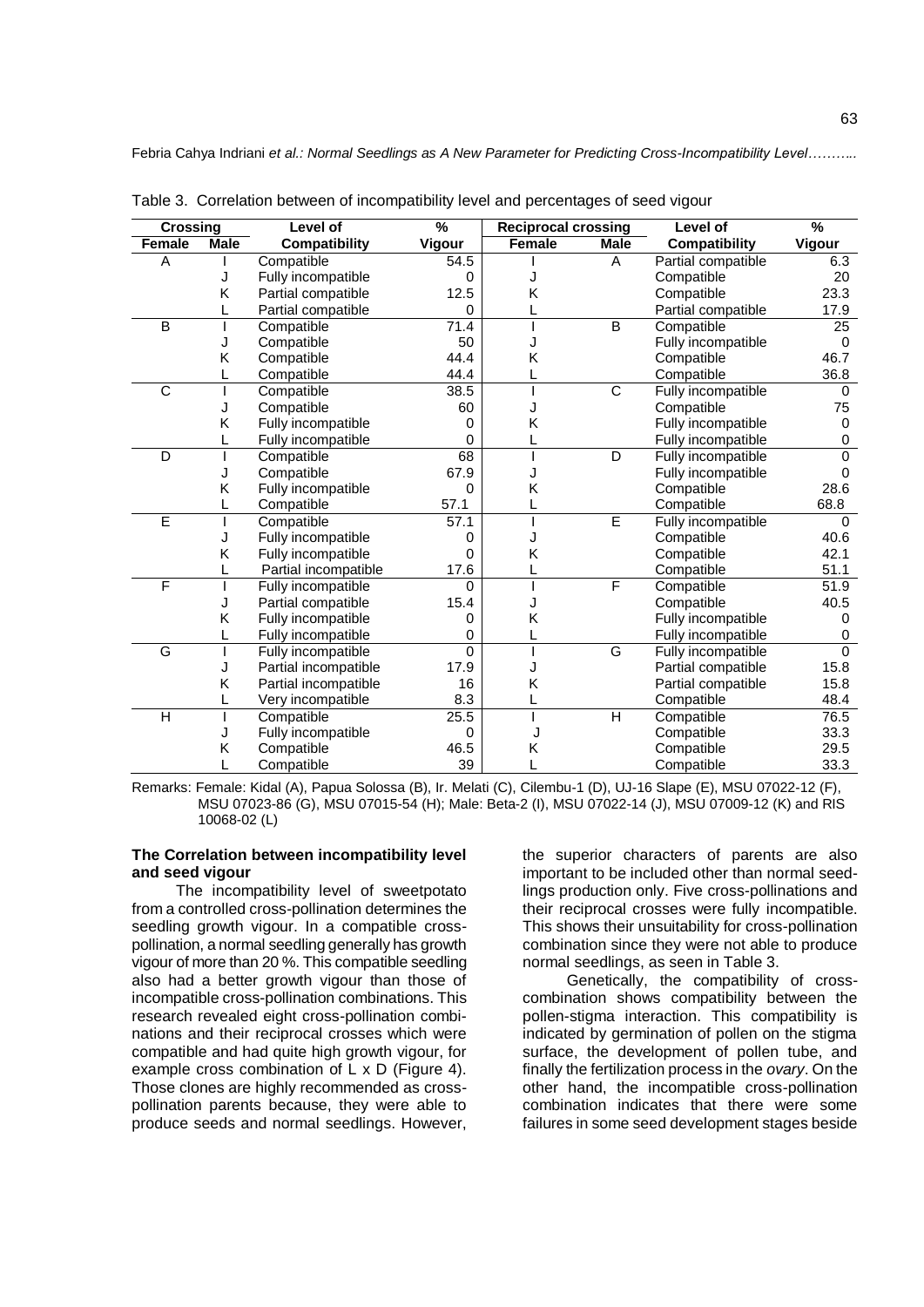external factors during the seed development that strongly influences the seeds growth vigour. Physiologically, Ichsan (2006) argued that the seed growth vigour was determined by a metabolic process during the seed development stages, from the pollination process to the seed maturity process.

## **CONCLUSION**

The use of normal seedling percentage as a new parameter in evaluating cross-pollination has apparently seemed to be more effective than the fruit set percentage method because the numbers of new clones could be known accurately. There were 5,188 times of cross-pollination and their reciprocal produced 506 normal seedlings (about 10 %).

Papua Solossa more compatible as a female parent and Beta-2 was the most suitable as male parent. This information is important to get more compatibility of crossing for the future.

Seed vigour can be used as a physiological marker for comparing the level of incompatibility on sweetpotato crossing.

## **ACKNOWLEDGEMENT**

I would like to express my greatest gratitude to the Indonesian Agency for Agricultural Research and Development, Ministry of Agricultural the Republic of Indonesia for the financial supported during study as a Ph.D student at the Post Graduate Programe, Faculty of Agriculture of Brawijaya University. I would also like to address my sincere thank you to Joko Restuono, S.P. and Aviv Andriani, M.P. for their time and effort in providing assistance during experiment at field and at glass house.

#### **REFERENCES**

Basuki, N. (1986). *Pendugaan parameter genetik dan hubungan antara hasil dengan beberapa sifat agronomis serta analisis persilangan diallel pada ubi jalar (Ipomoea batatas* (L.) Lamb.*)* [The estimation of genetic characters and relationship between yield and agronomical characters and analysis of diallel mating on sweet potato (*Ipomoea batatas* (L.) Lamb)] (Doctoral dissertation). Retrieved from [http://repository.ipb.ac.id/bitstream/handle/](http://repository.ipb.ac.id/bitstream/handle/123456789/1338/1986nba.pdf?sequence=4&isAllowed=y)

[123456789/1338/1986nba.pdf?sequence](http://repository.ipb.ac.id/bitstream/handle/123456789/1338/1986nba.pdf?sequence=4&isAllowed=y)  $=4$ &isAllowed=v

- Filho, J. M. (2015). Seed vigor testing: an overview of the past, present and future perspective. *Scientia Agricola, 72*(4), 363-374. [http://doi.org/10.1590/0103-9016-2015-](http://doi.org/10.1590/0103-9016-2015-0007) [0007](http://doi.org/10.1590/0103-9016-2015-0007)
- Gasura, E., Mashingaidze, A. B., & Mukasa, S. B. (2008). Genetic variability for tuber yield, quality, and virus disease complex traits in uganda sweetpotato germplasm. *African Crop Science Journal, 16*(2), 147- 160. Retrieved from http://www.bioline. org.br/pdf?cs08017
- Grüneberg, W. J., Ma, D., Mwanga, R. O. M., Carey, E. E., Huamani, K., Diaz, F., ... Yencho, G. C. (2015). Advances in sweetpotato breeding from 1992 to 2012. In J. Low, M. Nyongesa, S. Quinn, M. Parker (Eds.), *Potato and sweetpotato in Africa: transforming the value chains for food and nutrition security* (pp. 3-68). Wallingford, UK: CAB International.
- Gurmu, F., Hussein, S., & Laing, M. (2013). Selfand cross-incompatibilities in sweetpotato and their implications on breeding. *Australian Journal of Crop Science, 7*(13), 2074-2078. Retrieved from [http://www.](http://www/) cropj.com/gurmu\_7\_13\_2013\_2074\_2078 .pdf
- Ichsan, C. N. (2006). Uji viabilitas dan vigor benih beberapa varietas padi (*Oryza sativa* L.) yang diproduksi pada temperatur yang berbeda selama kemasakan [Viability test and Seed vigour some paddy varieties (*Oryza sativa* L.) which produced on different temperature for maturating]. *Jurnal Floratek, 2*(1), 37-42. Retrieved from [http://jurnal.unsyiah.ac.id/floratek/article/vi](http://jurnal.unsyiah.ac.id/floratek/article/view/70) [ew/70](http://jurnal.unsyiah.ac.id/floratek/article/view/70)
- Jayasuriya, K. M. G. G., Baskin, J. M., Geneve, R. L., & Baskin, C. C. (2007). Morphology and anatomy of physical dormancy in *Ipomoea lacunosa*: Identification of the water gap in seeds of convolvulaceae (Solanales). *Annals of Botany*, *100*(1), 13–22. http:// doi.org/10.1093/aob/mcm070
- Jones, A. (1980). Sweet potato. In W. R. Fehr, & H. H. Hadley (Eds), *Hybridization of crop plants* (pp. 645-655). Madison, USA: American Society of Agronomy-Crop Science Society of America.

64